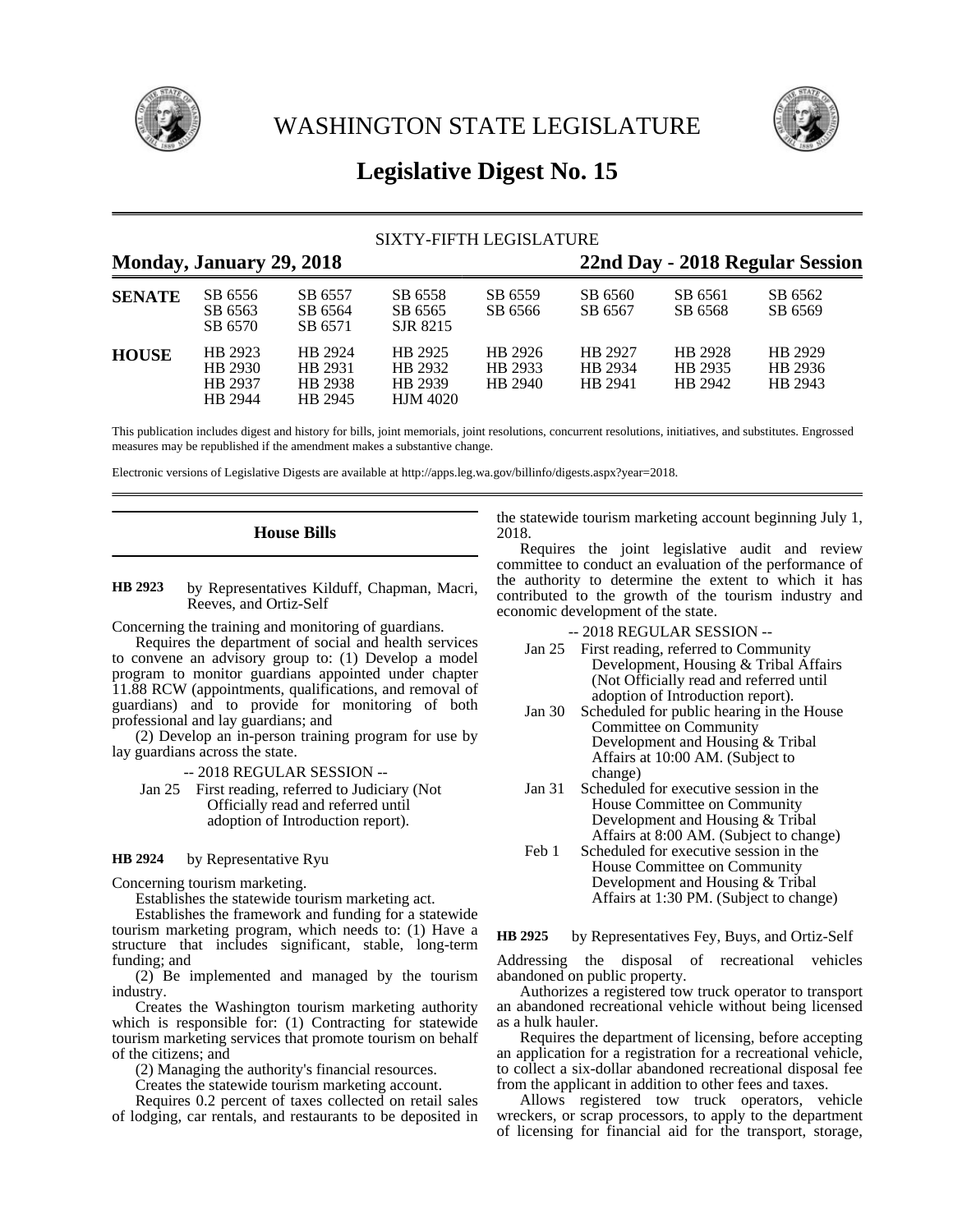dismantling, and disposal of abandoned recreational vehicles from public property.

Authorizes a solid waste disposal site that is compliant with all applicable regulations to wreck a nonmotorized abandoned recreational vehicle.

Makes an appropriation from the motor vehicle fund to the department of licensing for the purposes of this act.

Creates the abandoned recreational vehicle disposal account.

-- 2018 REGULAR SESSION --

Jan 25 First reading, referred to Transportation (Not Officially read and referred until adoption of Introduction report).

by Representatives Stokesbary, MacEwen, Graves, Irwin, Vick, Volz, Taylor, Manweller, **HB 2926**

and Young

Concerning disclosure of state employment funded by certain private sources.

Requires every executive state officer and agency, except for institutions of higher education, to report to the public disclosure commission the following information for employees or contractors employed or contracted with the executive state officer or agency whose position is funded, in whole or in part, by private sources: (1) The name of the employee or contractor;

(2) The scope of the work performed;

(3) The annual gross salary;

(4) The name of any private sources from which funding for the salary is received and the amount of the funding; and

(5) If the private source is a nonprofit organization, a list of the organization's top fifty donors and donors that have contributed more than fifty thousand dollars to the organization, based on a certain amount of time.

Requires the public disclosure commission to make that information available for public use or inspection and allow direct access to the information on its web site.

-- 2018 REGULAR SESSION --

Jan 25 First reading, referred to State Government, Elections & Information Technology (Not Officially read and referred until adoption of Introduction report).

by Representatives Vick, Harris, Senn, Frame, Young, Muri, and Kloba **HB 2927**

Concerning highly capable students.

Requires the superintendent of public instruction to: (1) Confirm that each local educational agency has policies and procedures to allow for the identification of children who are highly capable;

(2) Require school districts to have highly capable systems and procedures that are clearly stated and implemented by the school districts;

(3) Require principals, counselors, administrators, and members of the multidisciplinary selection committee to attend at least three hours of professional development each biennium about the needs of highly capable students;

(4) Disseminate guidance on referral, screening, assessment, selection, and placement best practices; and

(5) Monitor the school districts' compliance.

-- 2018 REGULAR SESSION --

- Jan 25 First reading, referred to Education (Not Officially read and referred until adoption of Introduction report).
- Jan 29 Scheduled for public hearing in the House Committee on Education at 1:30 PM. (Subject to change)

#### by Representative Lytton **HB 2928**

Reauthorizing the business and occupation tax deduction for cooperative finance organizations.

Provides a business and occupation tax deduction on amounts received by a cooperative finance organization where the amounts are derived from loans to rural electric cooperatives or other nonprofit or governmental providers of utility services.

Expires January 1, 2029.

-- 2018 REGULAR SESSION --

Jan 25 First reading, referred to Finance (Not Officially read and referred until adoption of Introduction report).

#### by Representative Lytton **HB 2929**

Providing that the department of revenue is the secretary of state's agent for specified legal entity renewals.

States that the secretary of state's agent for administering, under the business license center act (chapter 19.02 RCW), a portion of the legal entity annual report filings is the department of revenue.

-- 2018 REGULAR SESSION --

- Jan 25 First reading, referred to Finance (Not Officially read and referred until adoption of Introduction report).
- Feb 2 Scheduled for public hearing in the House Committee on Finance at 10:00 AM. (Subject to change)

by Representatives Stanford, Hansen, McBride, Macri, Goodman, Jinkins, Ortiz-**HB 2930**

Self, Sawyer, Appleton, Fitzgibbon, Ormsby, Pollet, Robinson, Valdez, and Kloba

Limiting defenses based on victim identity.

Addresses defenses and principle liabilities with regard to using force against another based on the discovery, knowledge, or potential disclosure of the victim's gender, gender identity, gender expression, or sexual orientation.

-- 2018 REGULAR SESSION --

Jan 25 First reading, referred to Judiciary (Not Officially read and referred until adoption of Introduction report).

by Representatives Doglio, Fey, Tarleton, Jinkins, and Slatter **HB 2931**

Increasing energy efficiency.

Finds that many jurisdictions have ambitious climate targets that are in line with or exceed the state's own climate reduction goals, however, they are prevented from adopting stricter residential energy codes than the state energy code.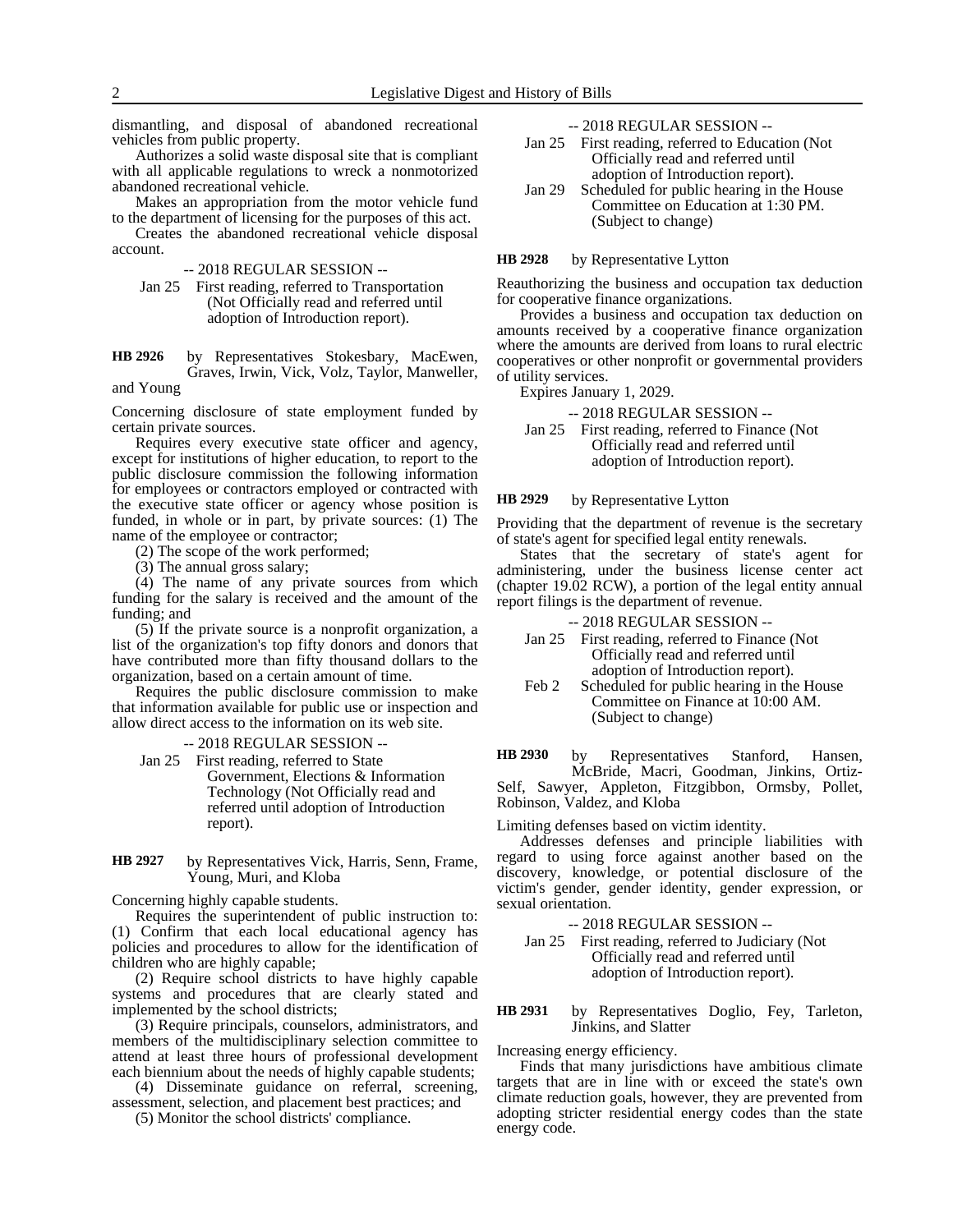Requires the state energy code for residential structures, beginning with the 2018 edition, to provide the following options to cities, towns, and counties: (1) A lower efficiency option that conforms to certain requirements;

(2) An intermediate efficiency option that results in dwelling units that use ten percent less energy annually than those built in accordance with the lower efficiency option; and

(3) A high efficiency option that results in dwelling units that use twenty percent less energy annually than those built in accordance with the lower efficiency option.

-- 2018 REGULAR SESSION --

Jan 25 First reading, referred to Technology & Economic Development (Not Officially read and referred until adoption of Introduction report).

by Representatives Frame, Appleton, Jinkins, Slatter, and Wylie **HB 2932**

Concerning juvenile offenses.

Modifies crimes regarding depictions of a minor engaged in sexually explicit conduct.

Requires the Washington coalition of sexual assault programs, in consultation with the office of the superintendent of public instruction, the Washington association for the treatment of sexual abusers, the department of children, youth, and families, the Washington association of prosecuting attorneys, representatives from public defense, and other relevant stakeholders, to convene a work group to make recommendations to the legislature regarding ageappropriate prevention and intervention strategies to address potential harms caused by exchange of intimate images by minors.

Provides a July 1, 2019, expiration date for the work group.

-- 2018 REGULAR SESSION --

- Jan 25 First reading, referred to Early Learning & Human Services (Not Officially read and referred until adoption of Introduction report).
- by Representatives Peterson, Nealey, and Pollet **HB 2933**

Authorizing counties and cities planning under the growth management act to impose certain real estate excise taxes by councilmanic action.

Allows certain real estate excise taxes to be imposed, by councilmanic action, by counties and cities that plan under the growth management act.

-- 2018 REGULAR SESSION -- Jan 25 First reading, referred to Finance (Not Officially read and referred until adoption of Introduction report).

by Representatives Orcutt and Shea **HB 2934**

Concerning the use of wheeled all-terrain vehicles on state routes.

Modifies all-terrain vehicle provisions regarding the speed limit on state highways.

-- 2018 REGULAR SESSION --

Jan 25 First reading, referred to Transportation (Not Officially read and referred until adoption of Introduction report).

by Representatives Orcutt, Hargrove, Johnson, and Young **HB 2935**

Allowing an additional property tax exemption for seniors, veterans, and persons with disabilities leasing land in a mobile home park or manufactured housing community.

Authorizes an additional property tax exemption to a tenant who owns a mobile or manufactured home and is qualified for property tax exemptions.

Expires January 1, 2029.

-- 2018 REGULAR SESSION -- Jan 25 First reading, referred to Finance (Not Officially read and referred until adoption of Introduction report).

by Representatives Pollet, Frame, Kagi, Valdez, and Macri **HB 2936**

Estimating tax rates and regressivity for voter, legislative process, and joint legislative audit and review committee consideration.

Declares an intent to provide the public and the legislature with a new tool to determine if proposed changes in revenue sources, tax preferences, or tax exemptions result in making the state's tax structure more regressive or more progressive.

-- 2018 REGULAR SESSION --

- Jan 26 First reading, referred to State Government, Elections & Information Technology (Not Officially read and referred until adoption of Introduction report).
- by Representatives Taylor, Blake, Springer, Hayes, Smith, Buys, Chandler, Van Werven, **HB 2937**

and Shea

Ensuring water is available to support development in water resource inventory areas 3 and 4 through implementation of the 1996 memorandum of agreement.

Requires the department of ecology to amend chapter 173-503 WAC (instream resources protection program- lower and upper Skagit water resources inventory area-- WRIA 3 and 4) to be consistent with the 1996 memorandum of agreement regarding the use of Skagit basin water resources for instream and out-of-stream purposes. The amendment resolves the shortage of water available for development in WRIA 3 and 4 by providing increased access to potable water.

-- 2018 REGULAR SESSION --

Jan 26 First reading, referred to Agriculture & Natural Resources (Not Officially read and referred until adoption of Introduction report).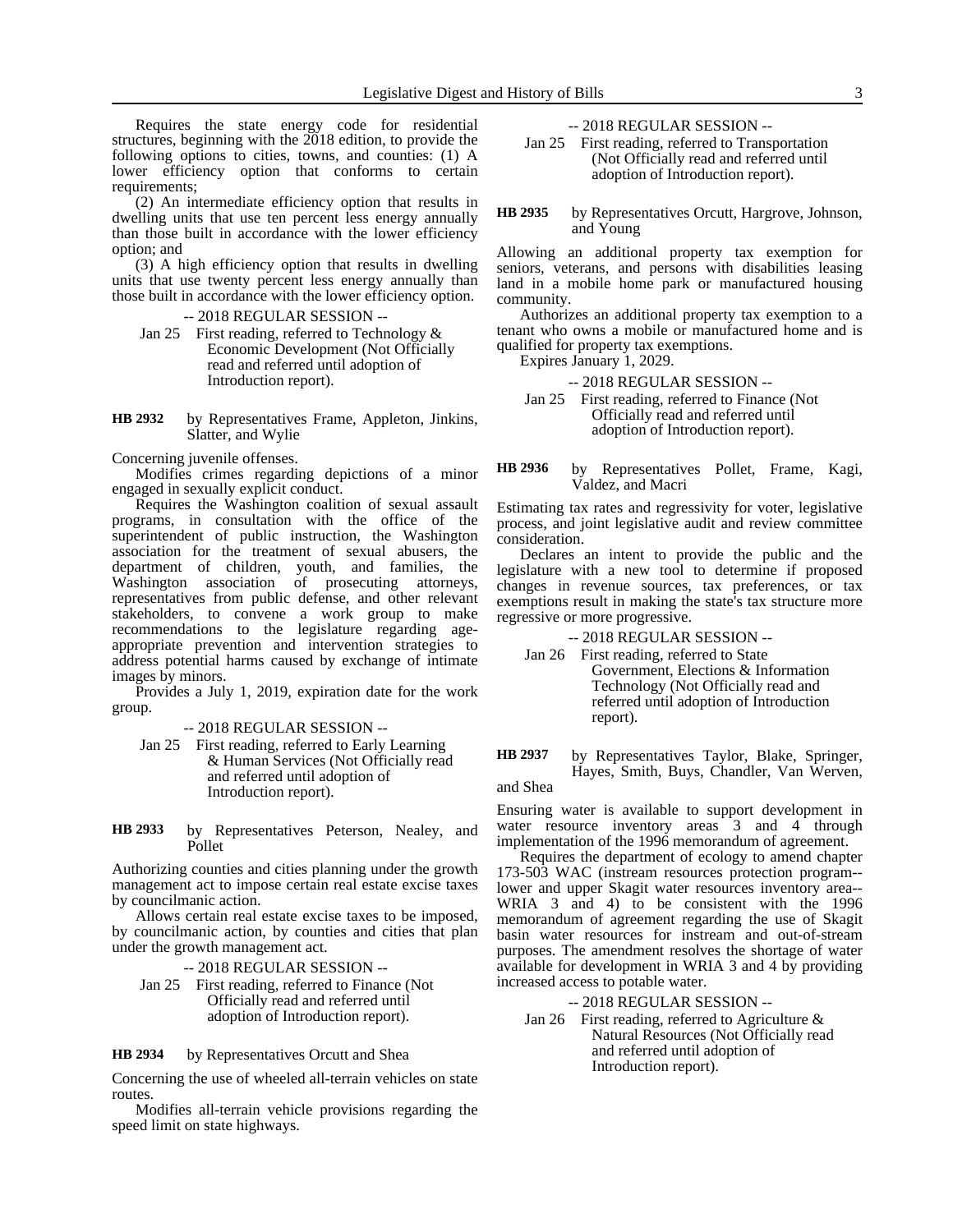- by Representatives Hudgins, Dolan, Kagi, Wylie, Ormsby, and Pollet **HB 2938**
- Concerning campaign finance law enforcement and reporting.

Makes changes to the fair campaign practices act regarding campaign finance law enforcement and reporting.

Makes an appropriation from the general fund to the public disclosure commission for the purposes of this act. Creates the public disclosure transparency account.

-- 2018 REGULAR SESSION --

- Jan 26 First reading, referred to State Government, Elections & Information Technology (Not Officially read and referred until adoption of Introduction report).
- Jan 31 Scheduled for public hearing in the House Committee on State Government and Elections & Information Technology at 1:30 PM. (Subject to change)
- Feb 2 Scheduled for executive session in the House Committee on State Government and Elections & Information Technology at 8:00 AM. (Subject to change)

by Representatives Graves and Rodne **HB 2939**

Concerning park models.

Prohibits certain local governments and other entities from regulating or restricting a park model, placed on private land zoned for residential use, unless necessary for a fire, life safety, or environmental purpose.

-- 2018 REGULAR SESSION --

Jan 26 First reading, referred to Local Government (Not Officially read and referred until adoption of Introduction report).

by Representatives Lytton, Chapman, Frame, Tarleton, Tharinger, Ormsby, Pollet, and **HB 2940**

Macri

Making the business and occupation tax more progressive. Establishes the small business tax fairness act.

Finds that the state's small businesses are taxed at the same rate as high profit corporations without benefiting from the special tax preferences that many large corporations enjoy.

Declares an intent to: (1) Make the state's business tax system more fair for small businesses by reforming the current business and occupation tax or eventually implementing a new, more equitable business activities tax; and

(2) Take the necessary steps to evaluate the continuing need for business and occupation tax preferences.

Creates a taskforce on business and occupation tax fairness to: (1) Review existing business and occupation tax preferences to determine if any are no longer needed as a result of the enactment of this act;

(2) Make decisions by a simple majority of the task force; and

(3) Provide a report to the appropriate legislative fiscal committees.

-- 2018 REGULAR SESSION --

- Jan 26 First reading, referred to Finance (Not Officially read and referred until adoption of Introduction report).
- Jan 30 Scheduled for public hearing in the House Committee on Finance at 3:30 PM. (Subject to change)
- by Representatives Stambaugh, Sawyer, Tharinger, Frame, and Kraft **HB 2941**

Reporting to ethics boards licensing agreements for public use of certain state resources produced by state agencies.

Requires an agency within the legislative or executive branches that enters into a contract to grant a license to a person to allow any type of indirect use of state resources to submit a copy of the contract to: (1) The legislative ethics board for agencies within the legislative branch; or

(2) The executive ethics board for agencies within the executive branch.

Requires the legislative ethics board and the executive ethics board to receive copies of the contracts that establish indirect use of state materials and information submitted by agencies, however, they are prohibited from taking enforcement actions available under chapter 42.52 RCW (ethics in public service) based on the indirect use of state resources.

- -- 2018 REGULAR SESSION --
- Jan 26 First reading, referred to State Government, Elections & Information Technology (Not Officially read and referred until adoption of Introduction report).
- by Representatives Walsh, Taylor, Van Werven, and Shea **HB 2942**

Requiring planning for the availability of mineral resources.

Requires each county and city to, in order to protect mineral resource lands from incompatible uses and maintain the long-term commercial viability of mineral resource extraction, designate as mineral resource lands all lands without residential development that have longterm significance for the extraction of minerals.

-- 2018 REGULAR SESSION --

- Jan 26 First reading, referred to Environment (Not Officially read and referred until adoption of Introduction report).
- Jan 30 Scheduled for public hearing in the House Committee on Environment at 1:30 PM. (Subject to change)
- Feb 1 Scheduled for executive session in the House Committee on Environment at 8:00 AM. (Subject to change)

by Representative Ryu **HB 2943**

Concerning community economic revitalization board administered broadband infrastructure.

Revises section 1021, chapter 2, Laws of 2018, which was adopted in the capital budget, and relates to broadband infrastructure administered by the community economic revitalization board.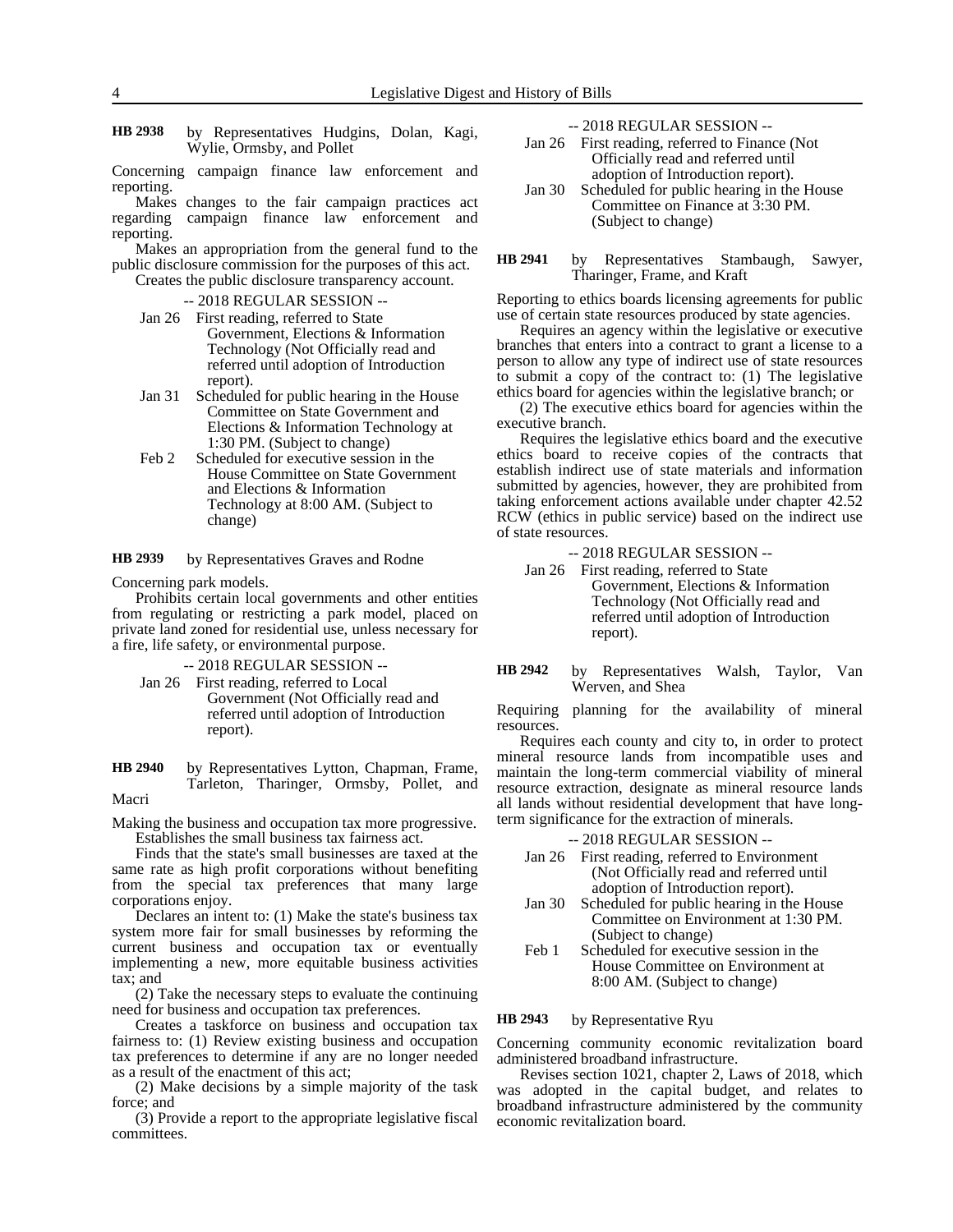-- 2018 REGULAR SESSION --

Jan 26 First reading, referred to Capital Budget (Not Officially read and referred until adoption of Introduction report).

by Representatives Chapman, Muri, Gregerson, Stokesbary, McBride, Rodne, Ryu, Young, Kilduff, Harris, Sells, Holy, Peterson, Volz, Valdez, Haler, Stonier, Stambaugh, Fitzgibbon, Walsh, Robinson, Irwin, Blake, Appleton, Bergquist, Ortiz-Self, Stanford, Tarleton, Wylie, Barkis, Goodman, Santos, Ormsby, Pollet, and Macri **HB 2944**

Safeguarding the public safety by protecting railroad workers.

Establishes the safe leave act for Washington railroad workers.

Finds that railroad employees have no paid sick leave and may be subject to discipline for absence due to illness or injury.

Prohibits a railroad carrier from dismissing, suspending, laying off, demoting, or otherwise disciplining: (1) An employee because of absence due to illness or injury; or

(2) An operating craft employee because of layoff due to fatigue.

Requires a railroad carrier to: (1) Establish a fatigue layoff program under which an operating craft employee may layoff due to fatigue without being subjected to discipline or any type of availability or attendance policy;

(2) Submit the program to the utilities and transportation commission for review and approval; and

(3) Submit the program to the leadership of the operating craft rail labor organizations state legislative boards for review and input.

-- 2018 REGULAR SESSION --

Jan 26 First reading, referred to Labor & Workplace Standards (Not Officially read and referred until adoption of Introduction report).

by Representatives Fey, Chapman, Stonier, and Riccelli **HB 2945**

Concerning transportation network companies. Regulates transportation network companies.

-- 2018 REGULAR SESSION --

Jan 26 First reading, referred to Transportation (Not Officially read and referred until adoption of Introduction report).

### **House Joint Memorials**

by Representatives Muri, Ryu, and Kilduff **HJM 4020**

Concerning federal recognition of the Steilacoom tribe. Asks for acknowledgement of the Steilacoom tribe.

-- 2018 REGULAR SESSION --

Jan 26 First reading, referred to Community Development, Housing & Tribal Affairs (Not Officially read and referred until adoption of Introduction report).

### **Senate Bills**

by Senators Hobbs and Palumbo **SB 6556**

Establishing the pilot transit pass incentive program.

Requires the department of transportation to administer the pilot transit pass incentive program.

Allows businesses located in a county adjacent to Puget Sound, with a population of more than seven hundred thousand, to apply to the program for a fifty percent rebate on the cost of employee transit passes.

Makes an appropriation from the multimodal transportation account to the department of transportation to administer the program.

### -- 2018 REGULAR SESSION --

Jan 25 First reading, referred to Transportation.

by Senators Mullet, Warnick, Palumbo, Zeiger, and O'Ban **SB 6557**

Concerning sales, use, and excise tax exemptions for selfhelp housing development.

Provides sales and use tax and real estate excise tax exemptions for self-help housing.

- -- 2018 REGULAR SESSION --
- Jan 25 First reading, referred to Financial Institutions & Insurance.
- Jan 30 Scheduled for public hearing in the Senate Committee on Financial Institutions & Insurance at 8:00 AM. (Subject to change)

by Senator Fortunato **SB 6558**

Providing for a ninety-day study of traffic flow on Interstate 405 by temporarily suspending express toll lanes.

Requires the department of transportation, for purposes of studying traffic flow, to: (1) Cease operations of the express toll lanes on Interstate 405 for ninety consecutive days; and

(2) During that time, allow vehicles to travel in all lanes of Interstate 405 between Lynnwood and Bellevue. Expires July 1, 2019.

-- 2018 REGULAR SESSION --

Jan 25 First reading, referred to Transportation.

by Senators Fortunato and Hunt **SB 6559**

Concerning midwife fees.

Requires the secretary of the department of health to set the initial application fees and renewal fees for licensure as a midwife.

Prohibits the fees from exceeding five hundred twenty-five dollars per license per year.

### -- 2018 REGULAR SESSION --

Jan 25 First reading, referred to Health & Long Term Care.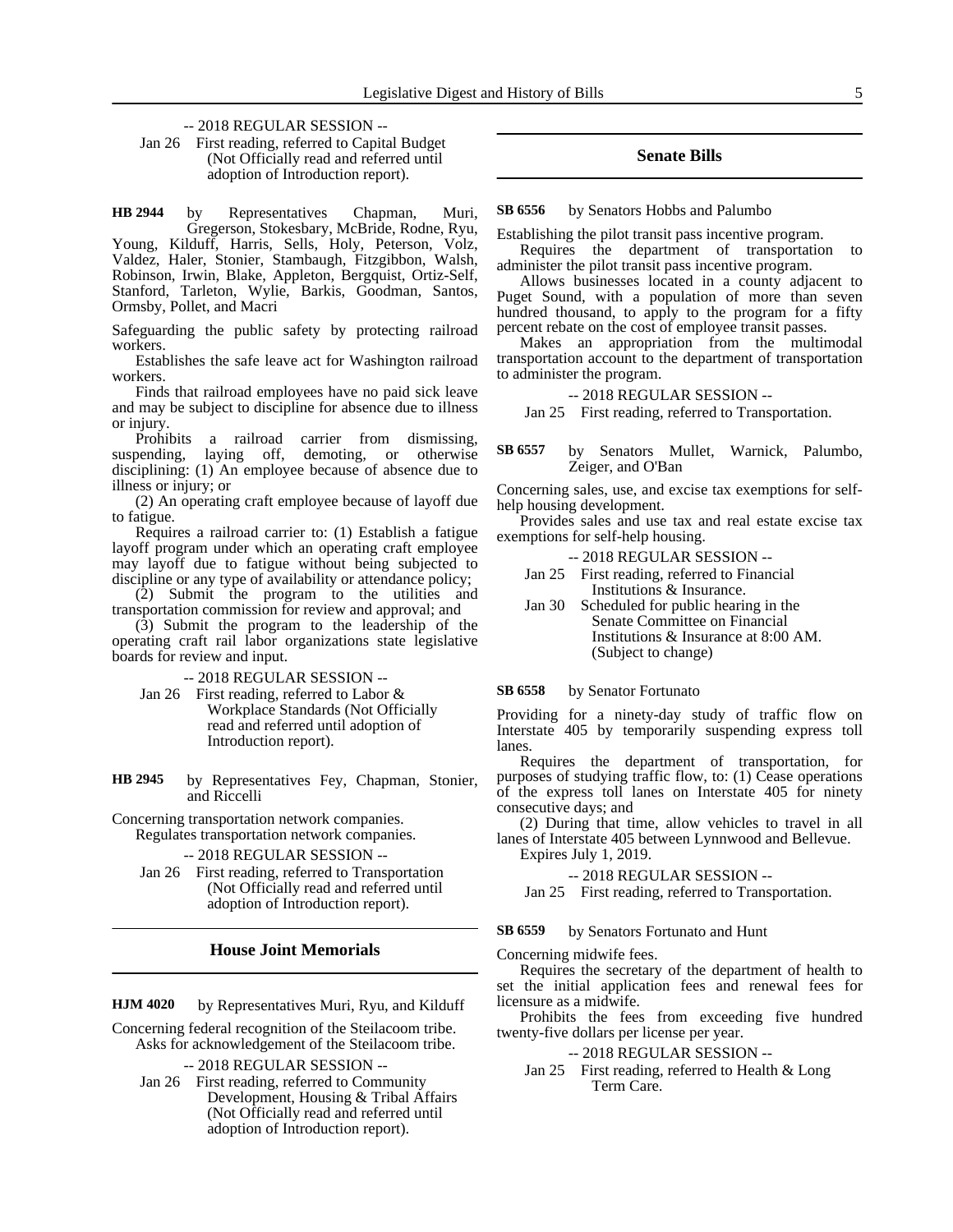by Senators Darneille, Billig, Frockt, Hunt, Kuderer, Palumbo, and Wellman **SB 6560**

Ensuring that no youth is discharged from a public system of care into homelessness.

Requires the office of homeless youth prevention and protection programs to develop a plan to ensure that no youth is discharged from a public system of care into homelessness.

-- 2018 REGULAR SESSION --

- Jan 25 First reading, referred to Human Services & Corrections.
- Jan 30 Scheduled for public hearing in the Senate Committee on Human Services & Corrections at 1:30 PM. (Subject to change)

#### by Senator Rivers **SB 6561**

Limiting the underground economy in salon and spa industries.

Requires a booth renter, in order to maintain status as an independent contractor, to maintain a separate set of financial books or records: (1) That reflect all income and expenses of the business that he or she operates;

(2) At the salon or shop facilities in which he or she works; and

(3) That are available for audit or inspection.

Requires the department of licensing to enforce the requirements above.

-- 2018 REGULAR SESSION --

- Jan 25 First reading, referred to Labor & Commerce.
- by Senators Honeyford, Becker, Bailey, Brown, and Wilson **SB 6562**

Preserving farm and agricultural land.

Prohibits a school from being sited within one-quarter mile of any property that is farm and agricultural land.

-- 2018 REGULAR SESSION --

Jan 25 First reading, referred to Local Government.

Jan 30 Scheduled for public hearing in the Senate Committee on Local Government at 1:30 PM. (Subject to change)

by Senators Billig, Carlyle, and Palumbo **SB 6563**

Reestablishing the sustainable aviation biofuels work group.

Requires the office of clean technology at Washington State University to convene a sustainable aviation biofuels work group to: (1) Further the development of sustainable aviation fuel as a productive industry in the state;

(2) Facilitate communication and coordination among aviation biofuels stakeholders;

(3) Provide a forum for discussion and problem solving; and

(4) Provide recommendations to the legislature on potential legislation on technology development, production, distribution, and commercialization of aviation biofuels.

Expires December 31, 2023.

- -- 2018 REGULAR SESSION --
- Jan 25 First reading, referred to Energy, Environment & Technology.
- Jan 30 Scheduled for public hearing in the Senate Committee on Energy and Environment & Technology at 10:00 AM. (Subject to change)
- by Senators Liias, Kuderer, Frockt, Keiser, Mullet, Takko, and Van De Wege **SB 6564**

Preserving access to individual market health care coverage throughout Washington state.

Requires a health carrier, that offers a school employees' benefits board-approved health plan to school employees, to: (1) Offer at least one silver qualified health plan on the state health benefit exchange in a county that would not otherwise have individual market health plans, other than catastrophic health plans, offered to county residents on the state health benefit exchange; and

(2) Submit to the insurance commissioner the filings necessary to offer a qualified health plan in every county of the state.

Requires the rate for a person eligible for pool coverage who is eligible for an advance premium tax credit to be reduced by the average amount of the advance premium tax credit a person with the same modified adjusted gross income would receive in counties within the same geographic rating area.

Requires the state health insurance pool administrator to include rate reductions received by individuals when determining the total net cost of pool operation.

-- 2018 REGULAR SESSION --

Jan 25 First reading, referred to Health & Long Term Care.

by Senators Hasegawa and Chase **SB 6565**

Authorizing wheelchair accessible taxicabs access to high occupancy vehicle lanes.

Authorizes the use of high occupancy vehicle lanes by private, for hire vehicles that have been specially manufactured, designed, or modified for the transportation of a person who is wheelchair-bound and has a physical or medical impairment.

-- 2018 REGULAR SESSION --

Jan 26 First reading, referred to Transportation.

### by Senators Dhingra, Chase, Cleveland, Darneille, Saldaña, and Kuderer **SB 6566**

Concerning juvenile offenses.

Modifies crimes regarding depictions of a minor engaged in sexually explicit conduct.

Requires the Washington coalition of sexual assault programs, in consultation with the office of the superintendent of public instruction, the Washington association for the treatment of sexual abusers, the department of children, youth, and families, the Washington association of prosecuting attorneys, representatives from public defense, and other relevant stakeholders, to convene a work group to make recommendations to the legislature regarding age